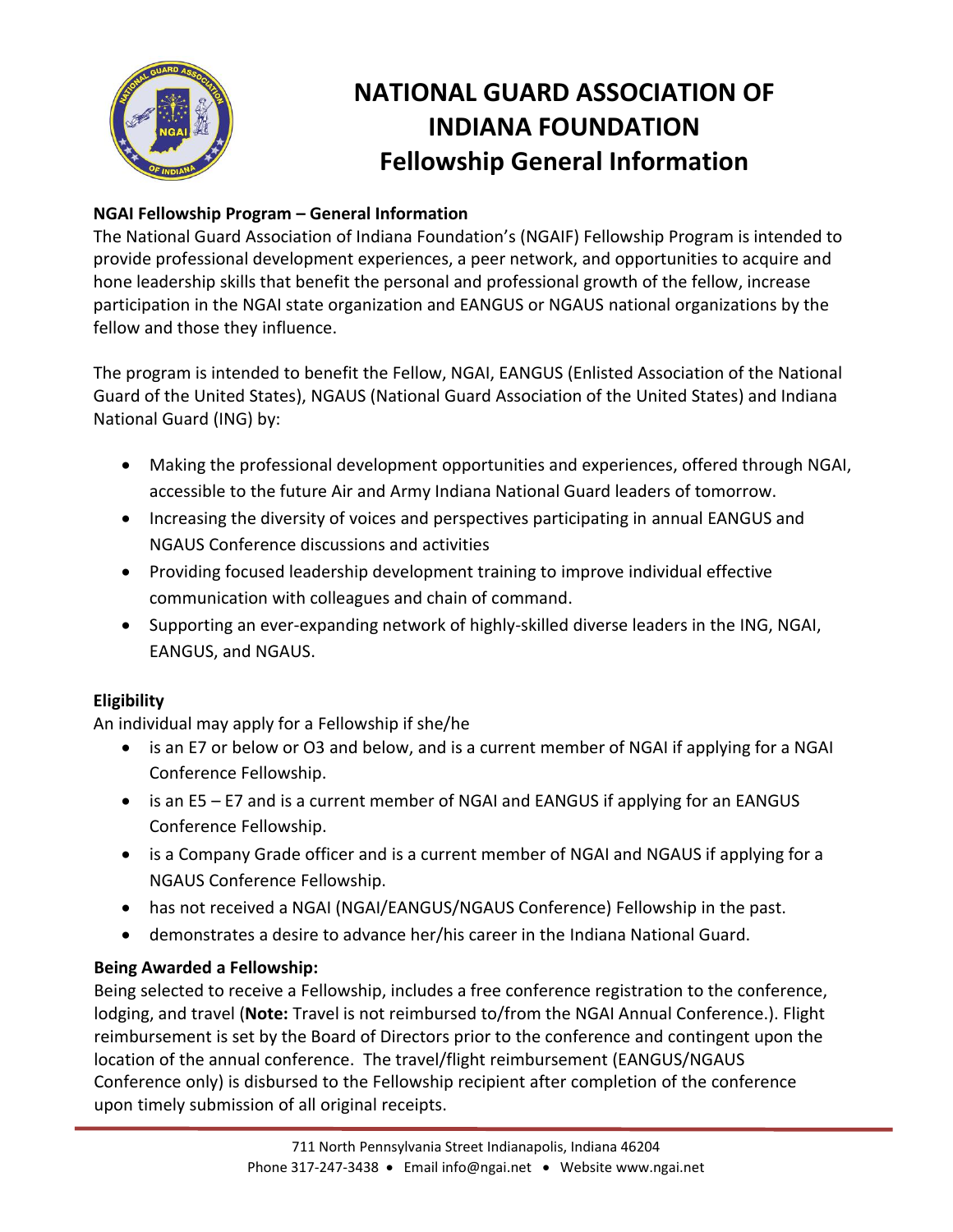

# **NATIONAL GUARD ASSOCIATION OF INDIANA Fellowship General Information**

#### **Expectations**

- Attend all NGAI/EANGUS/NGAUS Conference Business Meetings, Professional Development Sessions, and/or Committee Meetings as well as planned social events.
- Serve on the NGAI Membership Committee and educate unit members on NGAI membership, benefits and activities.
- Attend at least, two NGAI board of director monthly meetings in the 12 months following the Fellowship.
- Submit a basic After-Action Report to ensure the program is meeting expectations and for continuous improvement of the program.

### **Application Submissions**

• Applications and all supporting materials must be submitted via fax or e-mail. Applications should be sent to [info@ngai.net.](mailto:info@ngai.net)

Incomplete applications will not be accepted. Please review application thoroughly prior to submission. All application materials become the property of the National Guard Association of Indiana Foundation.

#### **Application Review**

Members of the Fellowship Committee will review all applications. Fellowship Committee Members will:

- Look for evidence that the applicant is committed to promoting NGAI, EANGUS, NGAUS and ING
- Ensure member has a long-term vision of her/himself in the ING
- recommend Fellowship Awardees to the next BOD meeting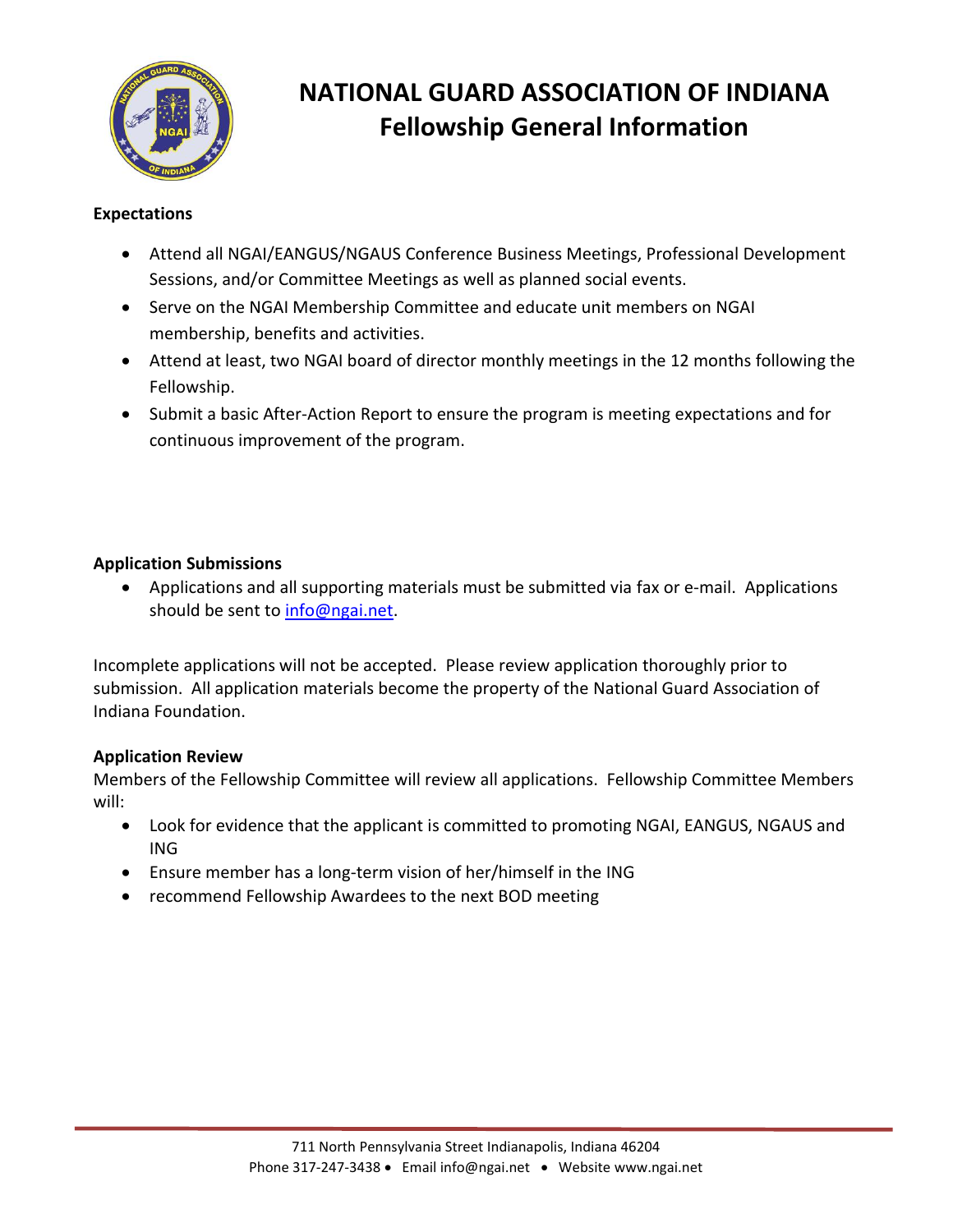

## **NATIONAL GUARD ASSOCIATION OF INDIANA Fellowship General Information**

**NGAI Conference** 

**EANGUS Conference** 

**NGAUS Conference** 

| <b>Personal Information</b>                                                                                                         |             |                                 |               |                                 |              |  |  |  |
|-------------------------------------------------------------------------------------------------------------------------------------|-------------|---------------------------------|---------------|---------------------------------|--------------|--|--|--|
| Rank/Name:                                                                                                                          |             |                                 |               |                                 |              |  |  |  |
| <b>Address:</b>                                                                                                                     |             |                                 |               |                                 |              |  |  |  |
| City:                                                                                                                               |             |                                 | State:        |                                 | Zip:         |  |  |  |
| <b>Cell Phone:</b>                                                                                                                  |             |                                 |               |                                 |              |  |  |  |
| <b>Personal E-Mail:</b>                                                                                                             |             |                                 |               |                                 |              |  |  |  |
| <b>Membership Information</b>                                                                                                       |             |                                 |               |                                 |              |  |  |  |
| (Please indicate if member by checking the box next to the organization.)                                                           |             |                                 |               |                                 |              |  |  |  |
| $\square$ Annual<br>$\Box$ Life                                                                                                     | <b>NGAI</b> | $\square$ Annual<br>$\Box$ Life | <b>EANGUS</b> | $\square$ Annual<br>$\Box$ Life | <b>NGAUS</b> |  |  |  |
| Why do you want to attend the above referenced conference?                                                                          |             |                                 |               |                                 |              |  |  |  |
|                                                                                                                                     |             |                                 |               |                                 |              |  |  |  |
| Have you previously attended a NGAI, EANGUS of NGAUS Conference? If so when<br>and where? What impacted you most at the conference? |             |                                 |               |                                 |              |  |  |  |
|                                                                                                                                     |             |                                 |               |                                 |              |  |  |  |